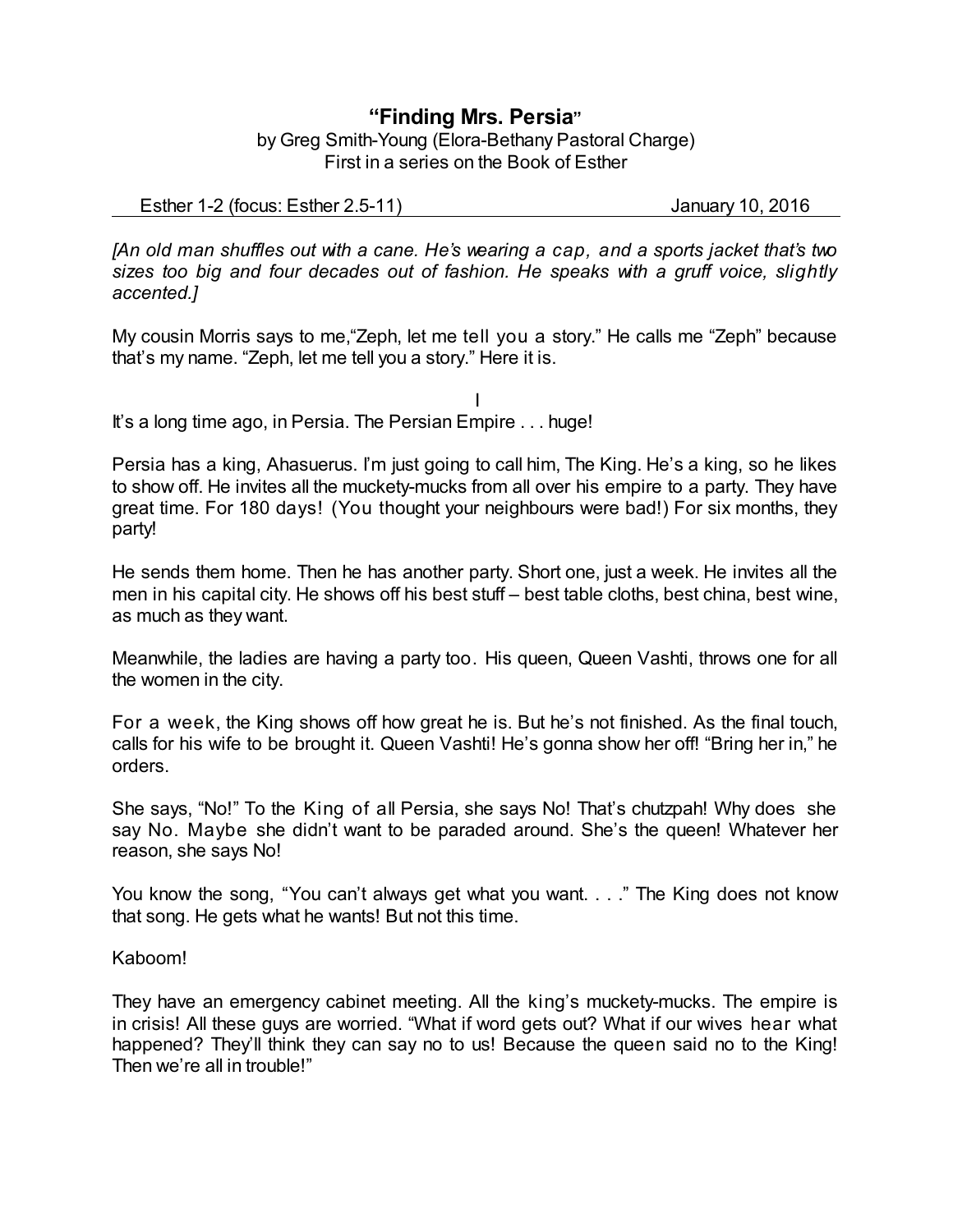(I'm not saying this is right. I'm just telling the story. Do you think my Ruthie does what I tell her to do? She'd say, "Zeph, who do you think you are? The King of Persia?")

So they make this law. It says, "Every wife has to do what her husband says!" (Oy vavoy! Do you think that's going to work out well?)

Here's the thing. Once the King makes a law, no one can change it. Not even the King. Makes no sense, I know. I guess kings don't like to admit they're wrong. Who does? Anyhow, this "not even the King can change the law" thing, it gets important later in the story.

Then, the King says to Vashti his queen, "You're fired!" Like that guy on tv used to say, "Your fired!" (What kind of guy likes to fire people?)

Now the King has lots of women – a whole harem full – but no queen.

II

A few years it takes, then he stops being angry. (You know how it is, sometimes things stick with you for a long time.) He starts remembering the good things about having not just a bunch of women, but a wife. It's great!

So his muckety-mucks say, "Let's have a beauty contest. Get all the beautiful single women in the empire and bring them to the palace. Give them all year-long makeovers. Then, the King will try out each one of them for a night. (You know what I mean, right?) Whichever he likes best becomes his queen. The rest, he keeps in his harem, because he is the King with lots of women." (Don't get mad at me. I'm just telling the story.)

The King thinks, "Great idea!" So they start collecting the women.

Now, why I am telling you this story? What has it got to do with us? Good question. Listen to this.

Now there was a Jew in the citadel of Susa. He was of the tribe of Benjamin, and his name was Mordecai. He was the son of Jair, the son of Shimei, the son of Kish, who had been carried into exile from Jerusalem by Nebuchadnezzar king of Babylon, among those taken captive with Jehoiachin king of Judah.

Mordecai had a cousin named Hadassah, whom he had brought up because she had neither father nor mother. This young woman, who was also known as Esther, had a lovely figure and was beautiful. Mordecai had taken her as his own daughter when her father and mother died.

When the king's order and edict had been proclaimed, many young women were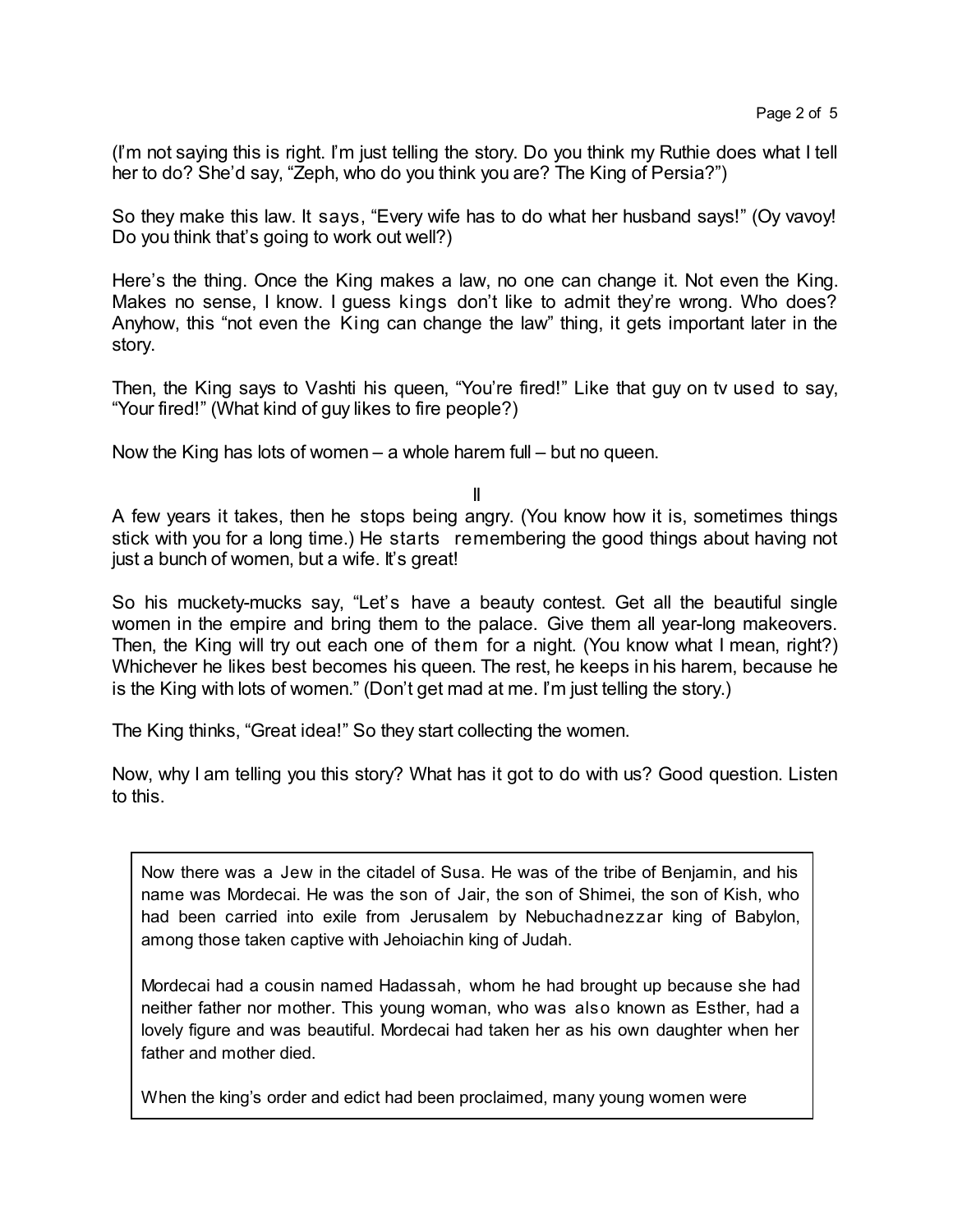brought to the citadel of Susa and put under the care of Hegai. Esther also was taken to the king's palace and entrusted to Hegai, who had charge of the harem.

She pleased him and won his favor. Immediately he provided her with her beauty treatments and special food. He assigned to her seven female attendants selected from the king's palace and moved her and her attendants into the best place in the harem.

Esther had not revealed her nationality and family background, because Mordecai had forbidden her to do so. Every day he walked back and forth near the courtyard of the harem to find out how Esther was and what was happening to her.

> Esther 2.5-11 New International Version

III

There's a Jew! One of us! (Well, one of me. But he might do you some good too. We Jews have great stories.)

Mordecai. Not a good Jewish name, but he's a good Jew. <sup>1</sup> A mensch! (That means a stand-up guy.)

Why are there Jews in Persia? Because of the exile. The Babylonians came in, pushed us around, killed lots of people, and took some away. Then they came back, wiped out Jerusalem, the Temple, killed a lot more, and took more away. The exile.

Then, the Babylonians got theirs. The Persians came in, wiped them out. Cyrus was the Persian king. Not a Jew, but a good guy. He told the Jews they could go home, rebuild Jerusalem, and make a new Temple to God. Many went back, because it is home, the land the Lord gave us.

But many stayed behind. We'd been in exile for a whole generation. It became our home. Persia wasn't so bad. Jews did pretty good there. Like this Mordecai. God blessed us in Persia, and God blessed Persia because it was good to His people.

(By the way, now we call Persia, "Iran." There are still Jews there, more than 2,500 years later. It's not so good for them, but they are still there.)<sup>2</sup>

<sup>1</sup> "The name Mordecai almost certainly dervices from the name Marduk, the chief god of the Babylonian pantheon." Anthony Tomasino, "Esther" in John H. Walton, ed., Zondervan Illustrated Bible Backgrounds Commentary, Volume 3 (Grand Rapids: Zondervan, 2009), 481.

<sup>&</sup>lt;sup>2</sup> [https://en.wikipedia.org/wiki/Persian\\_Jews](https://en.wikipedia.org/wiki/Persian_Jews)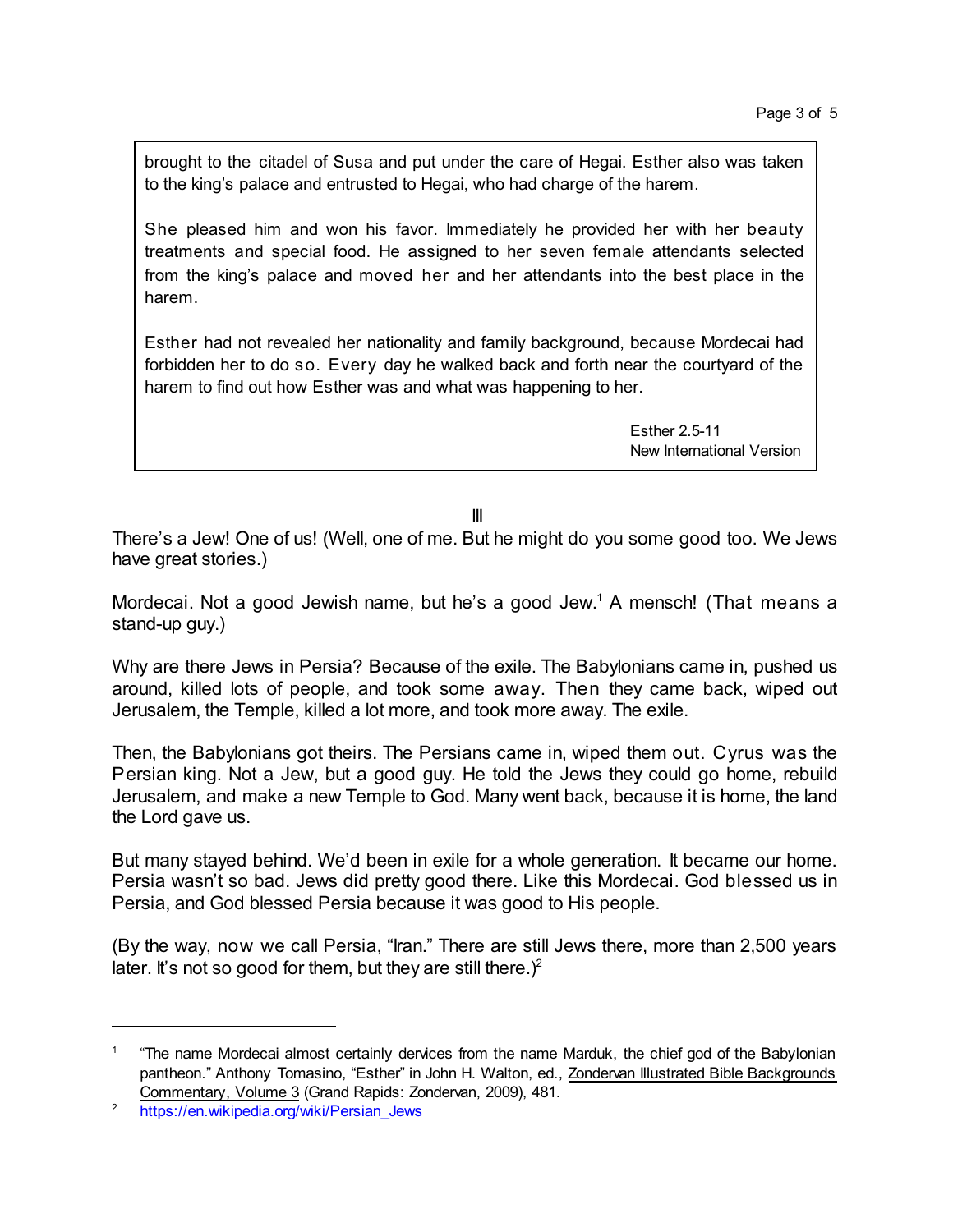So, back to the story. There's a lot more to tell, but for today I'm almost done.

Esther's in the harem, getting ready for her night with the King. Twelve months, servants are getting her ready. All sorts of perfumes and oils. . . . I don't much about that stuff, but it must have cost a bundle!

Everyone loves Esther. (I love my Ruthie. But if Esther walked by, I might sneak a peek too. She's a looker! Beautiful! )

Then, her big night comes with the King. (I'm not going to say anything about that.)

Esther wins! The King makes her his queen. He has another big party! Even better, the King cuts the tax rate as a gift for everybody. Not bad!

Here's the thing. Her real name, her Jewish name, is Hadassah. But everyone calls her Esther, a Persian name.<sup>3</sup> No one knows she's Jewish. Mordecai tells her to keep it a secret, and she does.

 $\overline{V}$ 

Esther has it made! She's living in the palace, has all sorts of servants, the best food and wine. She's the Queen of Persia.

But I don't think things are so good. Remember, she had no parents. Sad. Maybe she didn't want to be in the beauty contest. Maybe she had no say. Maybe Mordecai had no say. The King is the king!

She's in the palace, and the food there is not kosher. We Jews are supposed to eat kosher. That's not good. She's married to someone who is not a Jew. We're not supposed to do that. That's not good. Her job is to share the King's bed.

It doesn't seem right to me. What's a good Jewish girl doing in a place like that? Can she be Esther who belongs to the King of Persia *and* be Hadassah who belongs to the God of Israel? 4

What about you? Things happen to you. Sometimes they're good. Sometimes they're sad. You might be in a job, or a family, or whatever, that's not so good. You're having a hard time following God's ways, because everyone else thinks they own you.

Sure, it's about Esther, the Jewish Queen of Persia, a long time ago. But maybe her story

<sup>3</sup> "The Babylonian name 'Esther' derives from Ishtar, the name of the most widely honored pagan goddesses." Tomasino, 482.

<sup>4</sup> Samuel Wells "Esther" in Samuel Wells & George Sumner, **Esther & Daniel (Grand Rapids: Brazos**, 2013), 14.